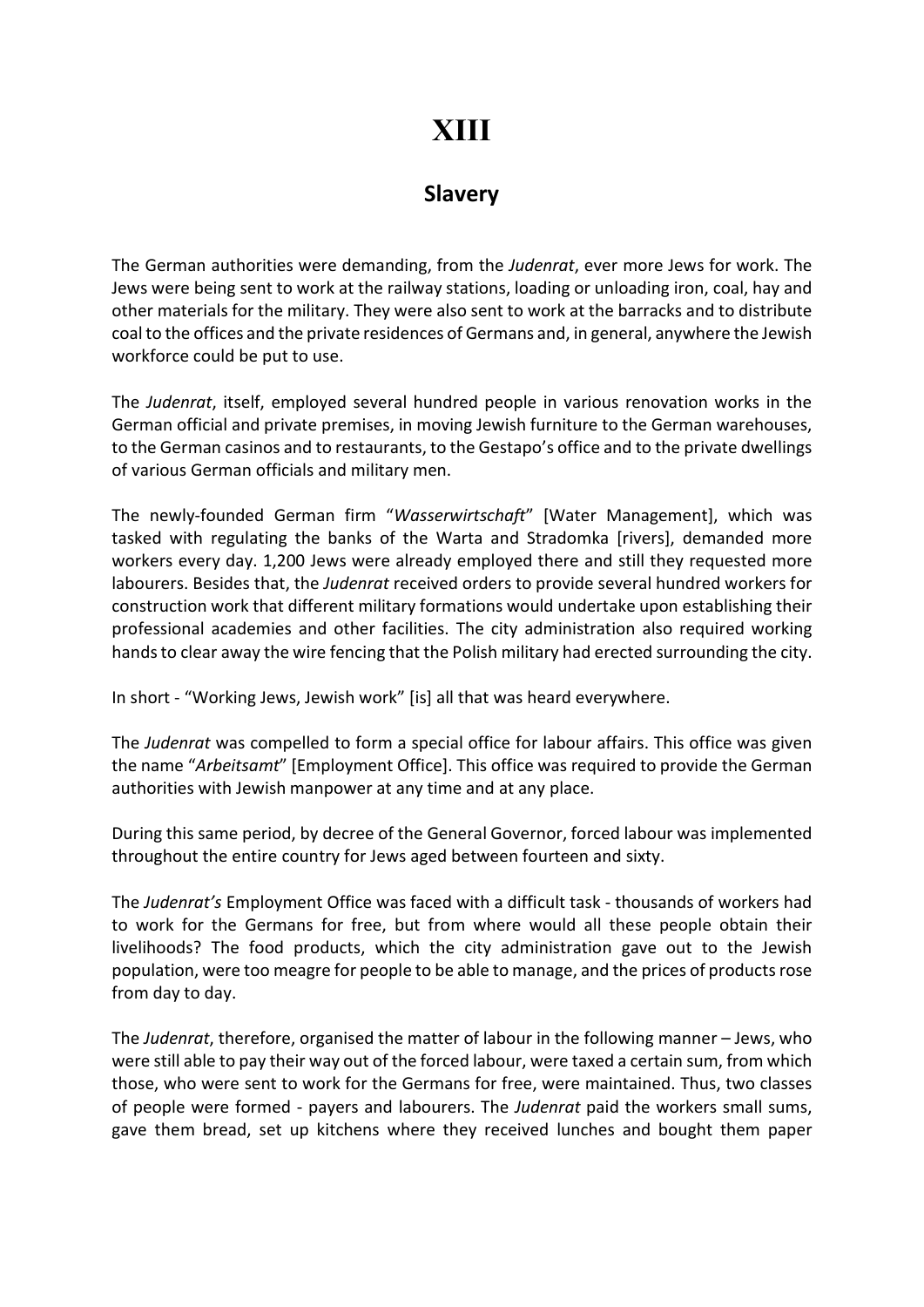outfits<sup>1</sup> and wooden shoes. The payment for not having to work was, at first, a small one and was constantly raised as time went by.

However, despite all the efforts of the Judenrat, the need amongst the workers became increasingly greater. The Employment Office, therefore, raised the payment of those not working in order to have more money. But the problem was not solved due to a rapid "overlapping effect", which continuously took place. Yesterday's "taxpayers", today, became labourers themselves. The takings vanished visibly, as fewer and fewer people were left who could buy their way out of work. As a result, the ranks of the workers constantly grew and the ranks of the payers became smaller every day. And the less payers there were, the higher the payment had to become.

The Germans, however, were always demanding more people for work. The Employment Office was therefore forced to also call to work those who had paid the labour tax. After a short time, they were compelled to summon all the men to the age of forty-five for work.

Now, only the extremely wealthy could buy their way out of work and, those aged between forty-five and sixty, if they only had the possibility of paying. But the German demand for working hands grew to such an extent that, in the end, the Employment Office was forced to call to work even those who had paid very large sums into the labour fund. Thousands of summonses were sent out each day to the payers to report on the following day for work at atan appointed location.

The situation became ever harder and the slavery greater. Quite frequently, the German leaders of various workplaces, who had not received the requested number of labourers by the deadline that had been set, came to the Judenrat and beat the leadership and the Jewish officials and took with them, to work, the entire personnel. In a single stroke, the entire administration of the Judenrat would come to a halt. It was only when the president of the Judenrat had provided other labourers and had interceded several times that the Judenrat officials were left alone. It also often occurred that, if the Judenrat had not supplied the requested number of workers on time, German gendarmes, along with Polish constables, went out into the city with automobiles and, cordoning off streets, captured all the Jewish passers-by, taking out men from their shops and houses, leaving everything free for the taking.

Shouting and bellowing like savage beasts, they herded the Jews into a square, after which they sent them off, in groups, to large wooden barracks outside the city, which had been erected only recently - who knows for what purpose? The Jews were held in these barracks. From there, they were sent out to work and, after work, they had to return to the barracks. They were guarded by German gendarmes and Polish policemen, who treated them like slaves.

When several days had passed and these people had not returned home, their wives and family members ran to the *Judenrat*, begging them to intercede with the authorities. It turned out that the Germans demanded a large payment from each one who desired to be released.

<sup>&</sup>lt;sup>1</sup> [TN: During the War, the Germans used various low-grade substitute materials, some of which contained specially treated paper pulp.]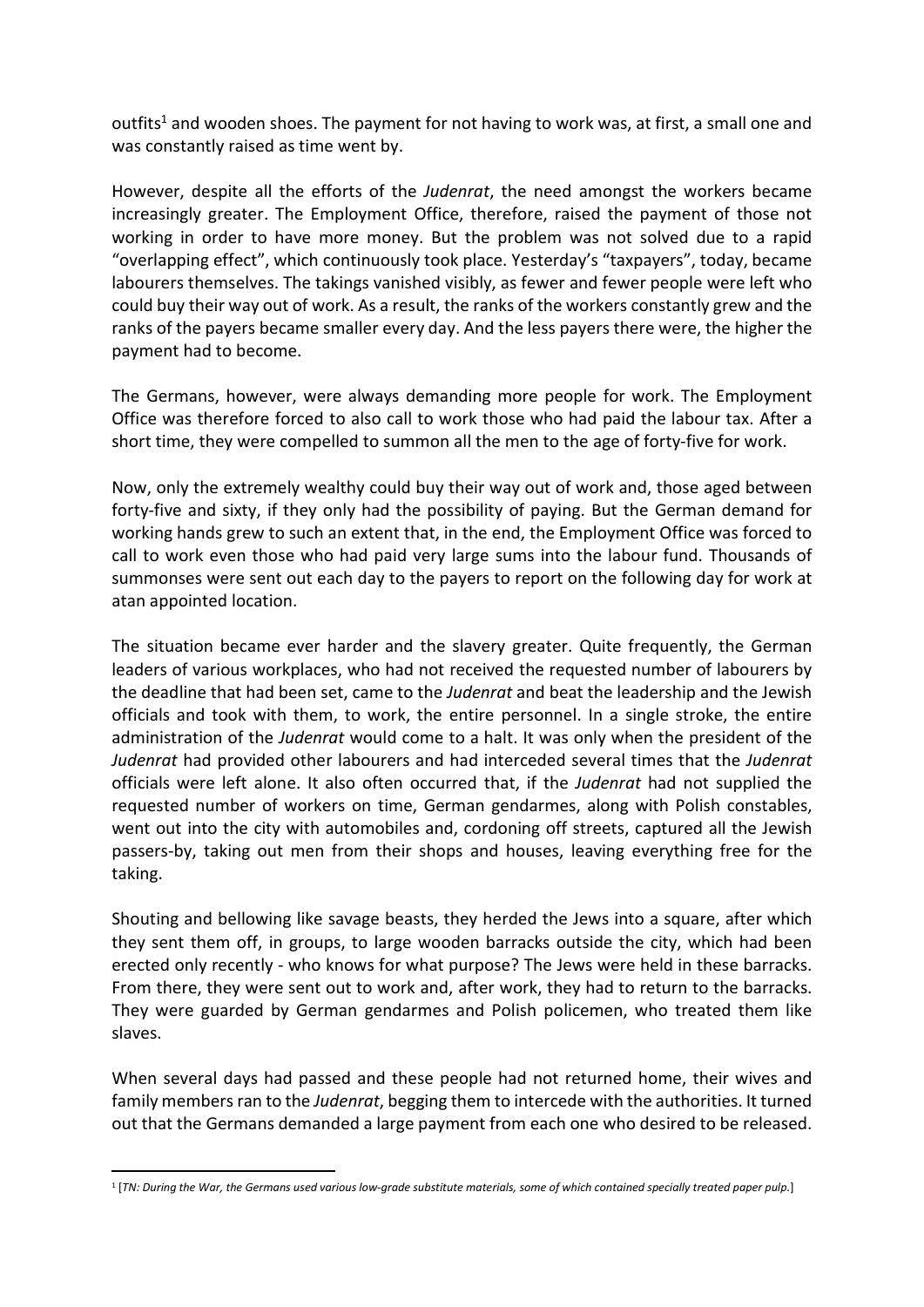The Judenrat wished to take this opportunity to also gain something for its own coffers and worked out a certain sum, additional to what the Germans were demanding. Those, who had money, paid their way free of the robber. Those who were poor or obstinate remained in the barracks for another few weeks in the barracks. Due to bad nourishment, the inability to sleep well and the worst hygienic conditions, the men were debilitated by the arduous labour and a typhus epidemic broke out. The Polish and German police were then withdrawn and the Judenrat was made answerable should the Jews leave the barracks.

Seeing how the affair was taking such a perilous turn, family members and wives of the internees in the barracks made the greatest efforts. They sold their last possessions and ransomed the prisoners from the Germans. There were, however, still some remaining, for whom there was no money to pay for their release. These people were transferred to yet another camp, which had been set up in a former Jewish factory, from which the Germans had removed the machinery. They stayed there for a long time, until a sanitary committee ordered the camp dissolved - needless to say, not for the benefit of the Jews, but due to the hazard that the disease might spread.

On top of the persecutions and torments that the Jewish populace had to bear from the Germans and Poles, there was the added painful feeling of also being persecuted by Jews. This, too, was part of the diabolical German system - that one Jew should oppress another. Jewish officials were employed in the administration of the Employment Office. Every day, they sent out thousands of slips to the working people and gave out coupons for lunches and bread. There were also overseers, working in the Employment Office, who led the labourers in groups to their workplaces. These overseers were called "brigadiers".

Although they were workers or functionaries themselves, they treated the hapless people, who were working under their supervision, very badly. There were some brigadiers who took their "office" very seriously and demanded strict obedience. If one of the workers or the entire group did not conduct themselves exactly as the brigadiers wished, they reported this to the "higher authorities". When the brigadier reported this to the Jewish Employment Office, the matter would be settled between the sides, as among their own kind. But, if the brigadier reported it to the Germans, the labourers were immediately beaten murderously on the spot, or they were summoned to the Gestapo and, very rarely, that such a worker was able to return unaided. In the majority of cases, such workers had to be taken home, as they could no longer walk.

There were also Polish brigadiers leading Jewish workgroups. They beat the Jews as they worked. But it was worse if they reported some transgression to the Germans. Consequently, the Jewish labourers were forced to get along well with their Polish brigadiers. The workers had to pay the brigadiers weekly fees and give them food products and gifts.

Every morning, at five o'clock, there was great movement in the Jewish streets and all the larger squares. Workers streamed from all the buildings to the assembly points. Here, the brigadier called out [the names] of his workers from a list and marched with them to the designated workplace.